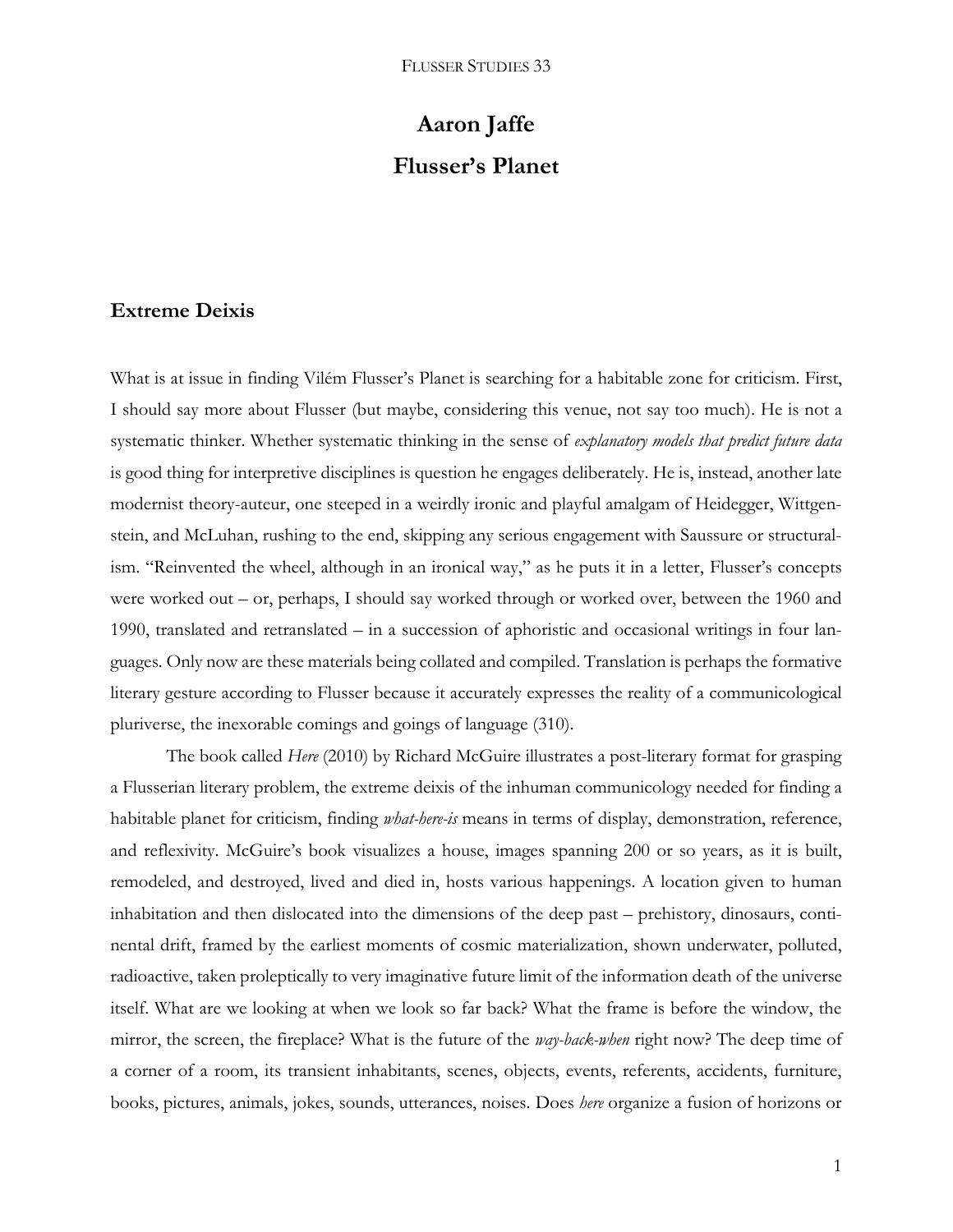their undoing? Is a given space itself a container for anachronism, forever un-located by global positioning – locating, locating, locating? Is *here* in other words a question of being or a direction for becoming dislocated – for dislocated observation, in other words?

*Here* is, the book jacket notes, "the story of the corner of a room and of the events that have occurred in that space over the course of hundreds of thousands of years." What kind story is this, then, that exits *storia*? Isn't it necessarily about not being or beings but about becoming and becoming lost in chronic anachronism and negligibility at that? Put a marker under this and let's turn to the problem of the ancestral as posed by Quentin Meillassoux. Meillassoux "defines 'ancestral' [as] any event that is anterior to the emergence of the human species or life on the planet earth." Ancestral is another way of saying *paleo* – the way-back-when. The speculative turn makes a noise about the insignificance of symbolization, language, and epistemology in the face of ancestral objects – the decay of radioactive isotopes, "the accretion of the earth" "4.56 billion years ago," or, consider the inevitable heat-death of the universe, for that matter, but less about the indexicality of gestures made thinkable by seeing and hearing certain inhuman signals by technical means. Without going too deeply into the fevered pitch of the so-called correlationist controversy between being and knowing and its supposed implications for undoing the linguistic turn and so on, I want to re-describe the problem as a legitimacy crisis for the relations between here and there, between now and then.

Does deixis as such – given symbolic form, as a kind of communicological limit finding – have any ancestral import? Is there any sense in thinking here there, in short, by scanning the event horizon as a limit of possible information? Consider this cosmic banality: "what entitles us to make claims about the nature of the universe billions of years prior to the emergence of life or mind?" I take this as one of the main implications of McGuire's fascinating book. The vanishing point, the bent twig, the corner with the dog, the manifold dressing-up, and the dances, are not merely "a retrojection of the past on the basis of the present." "To understand the fossil," Meillassoux writes, "it is necessary to proceed from the present to the past, following a logical order, rather than from the past to the present, following a chronological order" (Meillassoux 2008: 22). Instead of retrojection and arche-fossils – *fossil* from *to dig* and *arche*, *crypt* – we might think of rather that *Here* demonstrate a logic of an-archeology and projection, to take a page from Vilém Flusser and Siegfried Zielinski. Rather than substances and essences – seeing objects as either perishing or subsisting – Flusser's paleofuturist communicology shifts attention to functions, relations of accidents and their inescapability. *Paleo* – which means something like *Way Back* – shares its etymological dynamism with another Greek root (*Tele*) more commonly associated with his telematic media theory, which means, as Flusser often reminds us, *Far Away*. *Tele*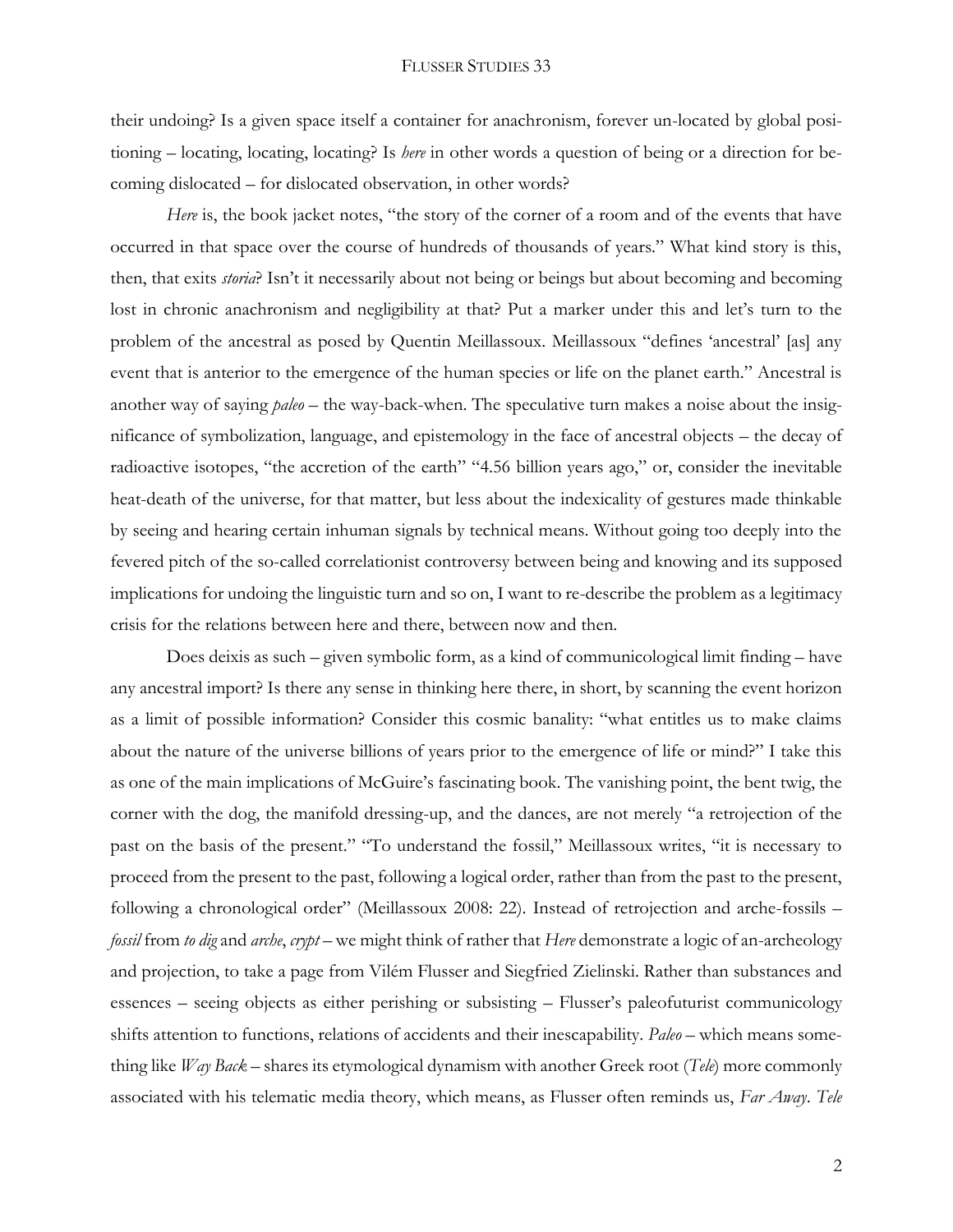and *Paleo* convey deep orientations, making ways to far away space and time respectively. They count among the few concept words transferred from the East – other than those associated with transfers of artefactual objects or sounds that babies make. Far away and way back. Here I want to highlight a continuity with the Benjaminian sense of rescuing the past: don't give up on your desire for a better past is itself a constellation of experiment as aesthetic-intellectual opportunity. "Do not seek the old in new" is Zielinski's way of putting this relation (Zielinski 2008: 3) – seek something new in the old – seek the no in the yes or the reverse. Ground control to Vilém F., I'm hoping to kick humanism, but the planet, it's glowing.

### **In Other Words**

Words can be emptied of meaning. The gesture is familiar on Planet VF. Pick out a word and hammer it to death, and all that remains is the sound. *That that is, is. That that is not, is not. Is that it? It is. That that is, is that that is. Not is not. Is that it? It is. No, it is not.* That the punctuation of words is only a typographic alibi seems to point to something half-remembered about words from before words were words. It reminds us that nothing at all actually resides inside words, a nothing which comprises their very thingness and techné. The zero-dimension is what Flusser might it, which he associates with sounds and mathematics. Linguists refer to a phenomenon called "semantic satiation," that a word repeatedly repeated loses its capacity to carry sense, as if the surfeit of a word overwhelms the febrile linguistic pathways of the brain itself (clogging or clotting invisible modules, as illustrated in the film *Pontypool* [2008], for example). At the end of the day words must come first, even before they are words. Again and again, the concept of the emptied word – clichéd, zombied, worn out, worn thin, ruined, eroded, evacuated, etc. – is not only commonplace but also a resource of literary-theoretical discourse. The uses and abuses of communicological leakage plays a lead role in Flusser's theory of media and his philosophy of language, image and gesture. For Flusser, a gesture manifests. It carries an intention or a direction. Distant from cause and effect, even the most insignificant gestures, reading a book, smoking a pipe, shadowboxing, playing a reel-to-reel tape, project variant possibilities for experience and experiment.

*Into the Universe of Technical Images* (1985) provides a condensed, late statement of his five-runged approach to media-theoretical dimensionality, the scaffolding for so much of his work. Importantly it's a schema that plunges into inhuman deep time – in a four-dimensional, ancestral zone shared with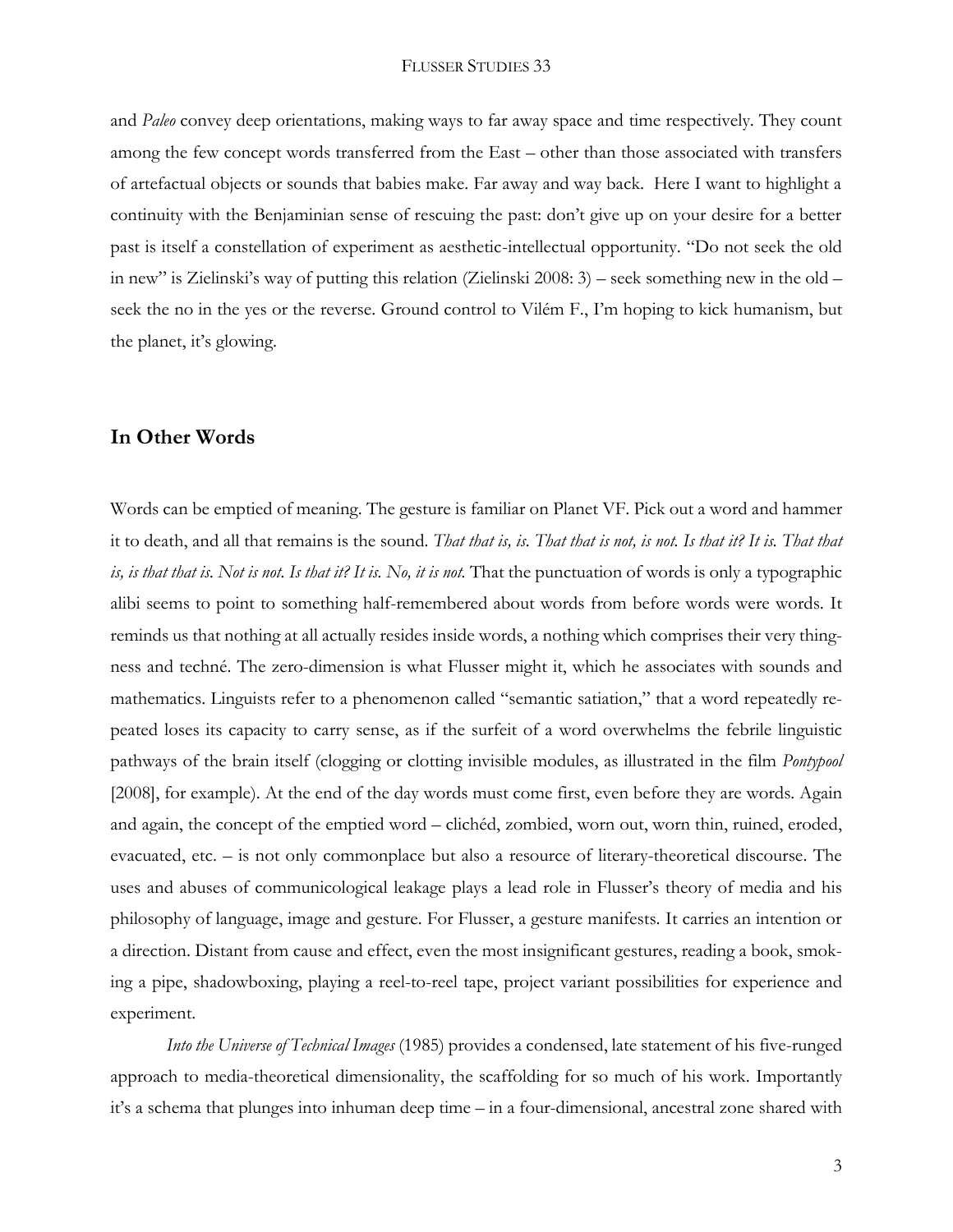animals, plants and rocks – and then reaches an apex of sorts in the zero-dimensional computational universe, in which the ladder becomes an algorithm, where it's the human not the ladder that gets thrown away. Compare Wittgenstein: "He must, so to speak, throw away the ladder after he has climbed up it." In other words, the human being is, for Flusser, a temporary side-effect of the interplay between bios and techné, a history that begins in doubtful words (*I doubt, therefore, I am*) and approaches modernity as a diabolical progress where doubting doubt is the endgame of humanism. Disbelieving that the one that thinks is beyond doubt: that's thinking. The void under humanism is the reality of not knowing what fiction is and what it is not.

It's a conceptual ladder of increased affordances in abstraction, storage and processing, and unexpected limitations, setbacks and side-effects. In effect, Flusser writes subtitles for McGuire's semantically satiated images: "If you could make a film of the [...] landscape that covered the millennia of history but compressed them into a convenient half-hour for the comfort of the public, it would show the following story: first, a cold steppe, populated by large ruminant animals migrating northward in spring and southward in the fall, and followed by the beasts of prey, including humans, that hunted them. Then, an ever-denser forest, inhabited by no-longer-nomadic peoples living and working in clearings kept open by the use of stone tools and fire. Then, a basically familiar scene of fields of edible grains, and pastures of edible animals, with occasional forests surviving as sources of newsprint. And if you could project your movie camera into the immediate future, you would see a continent-sized Disneyland full of people working very short weeks because of automation, and trying desperately to amuse themselves so as not to die of boredom." (Flusser 2017: 108)

Quick and dirty, the Flusserian Four are "hands, tools, machines, robots," his somewhat abstruse discourse about dimensionality actually deposits the things across five strata: 4-D, which goes way, way back in muted, deeply inhuman time; 3-D, way back with open hands, grasped tools, pointed sticks, bent branches and piled stones; 2-D, into the Paleolithic echo chamber, the advent of projectivity and aesthetic, shadows, paintings, and reverberations on walls; 1-D, establishing the Neolithic settlement, *pagus* and the plowed field, the co-emergence of writing and cultivation, culture and agriculture, archiving and the crypt (sitting, possessing, and counting possessions) (410). Finally comes the fifth shell, the leap into the zero-dimensionality with the technical image: all that is solid melting into interchangeable variables, non-things, below the surface, secret, algorithmic ministries of hidden metadata.<sup>1</sup> For VF, tech doesn't transform the world, it transforms its dimensions and the meaning of

l

<sup>1</sup> In Flusser's famous thesis he carves out five epochs which are differentiated by the techniques of abstraction they can be described in brief as following: four-dimensionality (three space dimensions plus time), in which humans experienced the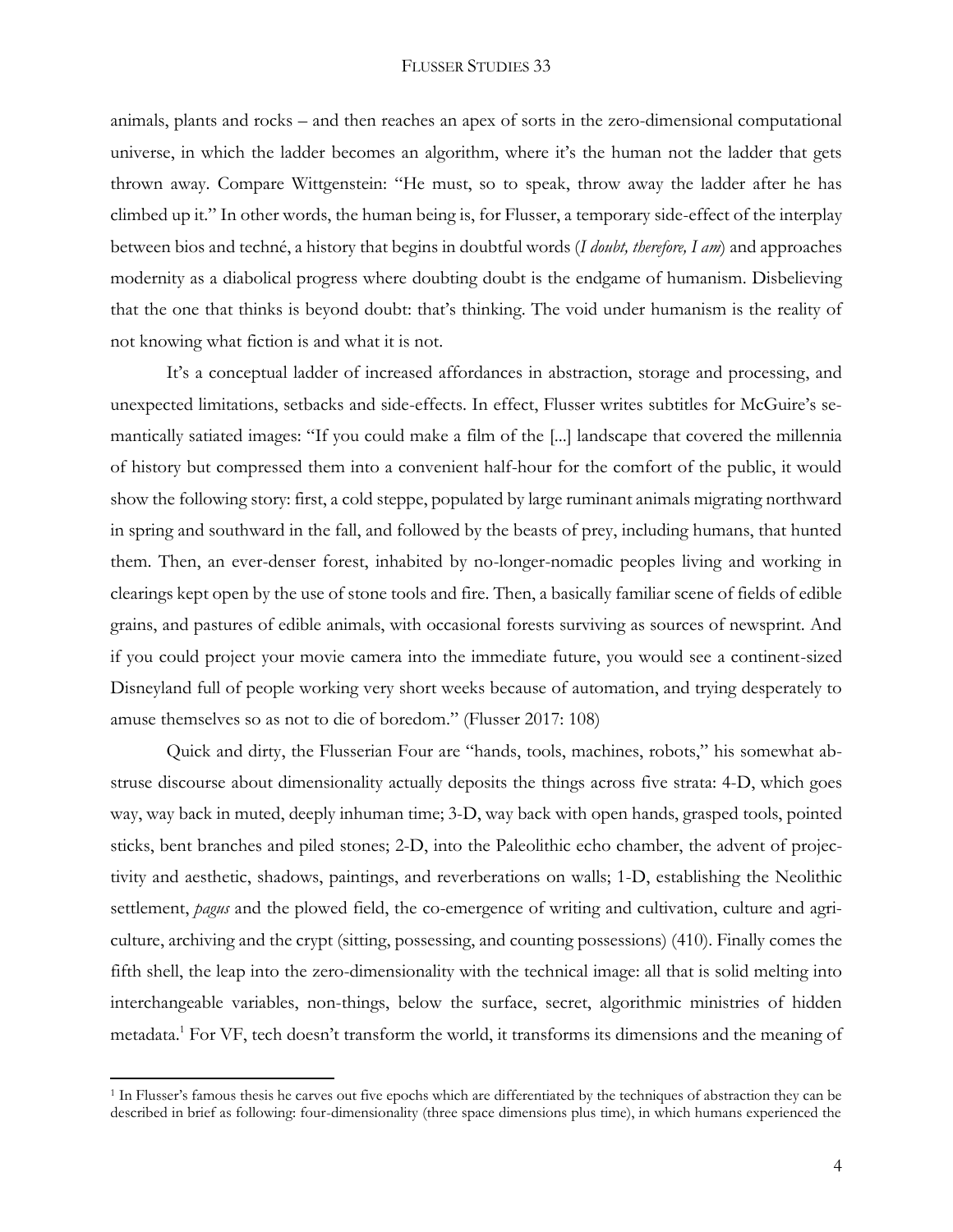world (328).

 $\overline{a}$ 

The idea that Flusser is a thinker of simple dualisms, pitting the image against the word, is procrustean. Kittler, for example, writes that he "suppresses the simple facts [that] the books used most often – the Bible once upon a time, and today more likely the telephone book – are certainly not read in a linear matter" (Kittler 2001: 39). Of course, we now know that the telephone book is simply a redundant portion of the Internet, haphazardly printed out by robots in codex form – as one recent joke has it. Kittler noted that "new media do not make old media obsolete; they assign them other places in the system." In fact, Flusser makes a related point earlier about the ladder of dimensionality, each subtractive step abstracts the gestural legacies of its predecessors, assigning ever more stylized roles and metaphoricity to the successors. Indeed, it's more apt to say in this context that Flusser is a thinker of strata. The Latin word "strata," as Flusser often notes, means levels – as in layers of rock in the ground or superimposed coats of paint – and also shares an etymology with the word strategy in the sense that strategy is something spread out or distributed (Flusser 2011: 96).

Or, broadcast. Flusser leaves us with a stratigraphy of mixed media – assorted interface effects and risk distributions that determine, oblige, and configure concrete research strategies and development projects. When it comes to strategic orientations, the stratigraphic heap is less about broken images for composing private narratives or dramas than surfaces upon which words bob up and down like empty bottles. Devising methodologies amid the detritus resembles what Flusser calls projectivities – projective and project-driven activities across multiple media interfaces – rather than subjectivities. What emerges, as Flusser writes, "will no longer be found in any place or time but [projected in and on] imagined surfaces that absorb geography and history" (Flusser 2011: 4).

And, following Annie Goh (2014), the projection of sound plays an overlooked part in Flusser's stratigraphic thinking. The zero-dimensionality of sound, in particular, the sonic character of technical images, conveys a particular relation between experience and experience moving beyond the impasse of epistemology and ontology. For Flusser, listening is, then, a gesture closer to thinking than seeing. He highlights the "adjustment of the body to an acoustic message" (Flusser 2014a: 113): a finger touching the lip: a hand pressing the face: a gesture informing a surface. In other words, pivots on the auditory experience, the gesture of listening. His short essay on hearing aids plays on the relations between the German word "hören" (listening or hearing) and "Hörigkeit" (or, "devotedness").

world purely as concrete experience; three-dimensionality, in which humans grasped and formed objects; two-dimensionality, in which humans made images upon surfaces; one-dimensionality, in which pictograms were placed in a sequence and linear writing emerged; and zero-dimensionality, in which mathematics and computational code of "point-elements" emerges.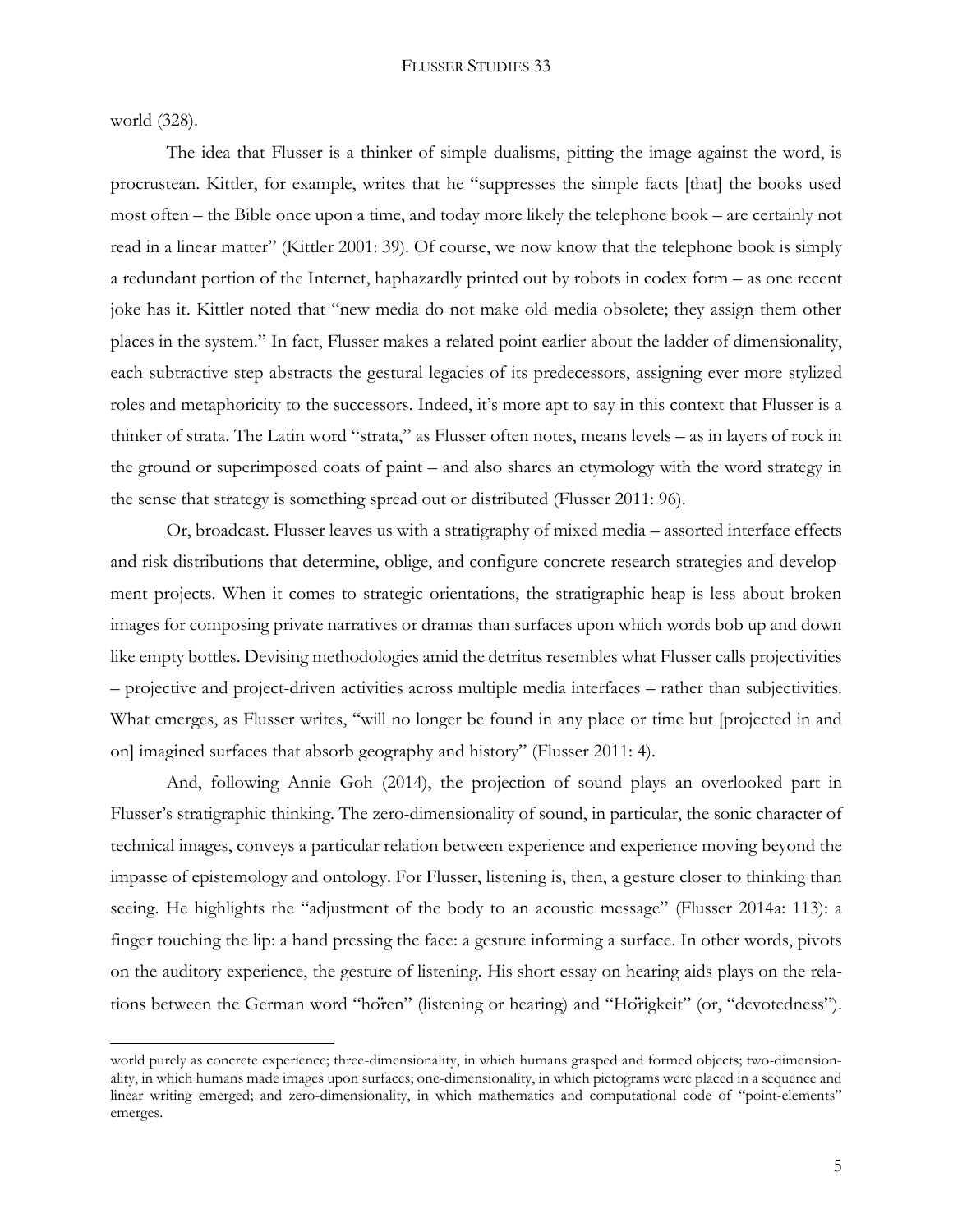Audition is a high-fidelity devotion to signal detection, in other words, special attention to social sculpture and its affordances and orientations. Sonic space confronts the human form factor of the long now with the inevitability and utility of a hidden dimension – a subtracted dimension where potential dimensions of experience are not only *not seen* but also *abstracted away*. Archaeo-acoustics, in other words. Flusser explicitly notes the stratigraphic implications: "image does not mix with music," he writes, "rather both are raised to a new level, the audiovisual, which could not realize its meaning until now because of its grounding in earlier levels" (Flusser 2011: 165). As Goh points out, music provides "a situation [...] akin to Flusser's definition of a dialog, [the situation] in which new information is produced" (Goh 2014: 15), rather than discourse, where homogenizing in-mixing occurs. In a short piece from 1965, he describes "electronic music" as "the first step towards the musicalization, that is, concretization, of our reality" into a technical universe (Goh 2014: 15). Yet, it's also clear that for Flusser this step goes along way back – all the way into the void of words themselves and the gesture of grasping onto sounds as the first pieces of invisible matter. In *On Doubt* (1963-6), he suggests that it is the crisis of epistemology that goes all the way back, in effect*. Dubito ergo sum.* Before the thought (*I am a chain of thoughts*) stands the doubt (*my words are only sounds*). A wedge of doubt in the relation between a sound and the certainty of its meaning is not only a reminder that uncertainty already resides in words but also that it got there first.

In this vein, let's examine a famous experiment in the experience of semantic satiation in an action by the artist Josef Beuys. Listening to *ja ja ja ja ja. ne ne ne ne ne*, Beuys' action from 1968 – a halfhour of these words repeated, again and again, over and over – one gets precisely at the idea of layers of semantic satiation. "Mantra-like, monotonous and obsessive." Grueling: Yes yes yes yes yes. Nono-no-no-no. Shades of Don Logan as played by Ben Kingsley in *Sexy Beast* (2001): by the end, *yes* is forced into *no* and, vise-versa, no into yes. I once sat through a thirty-minute paper where the speaker played the Beuys recording as he spoke. During the Q and A, a late arriver asked if the speaker was disturbed by all the chatter in the room. *All that sighing!* What comes to mind is Michel Serres' idea of the parasite – uninvited background noise like animal sounds re-framing the signal through interruption. Eating off of the table; the chatter. Beuys' project – though frequently understood as an approximation of shamanistic incantation – foundering on its supposed bogus appropriation of the authentic voice – was actually described by the artist as something manifestly inauthentic – a stuttering game of "granny gossip," he called it. In English, the recording might be translated in such terms: *ja-ja-ja* as *wellwell-well*, ne-ne-ne as *tsk-tsk-tsk*. That gesture of approval and/or disapproval: *Tut-tut-tut*.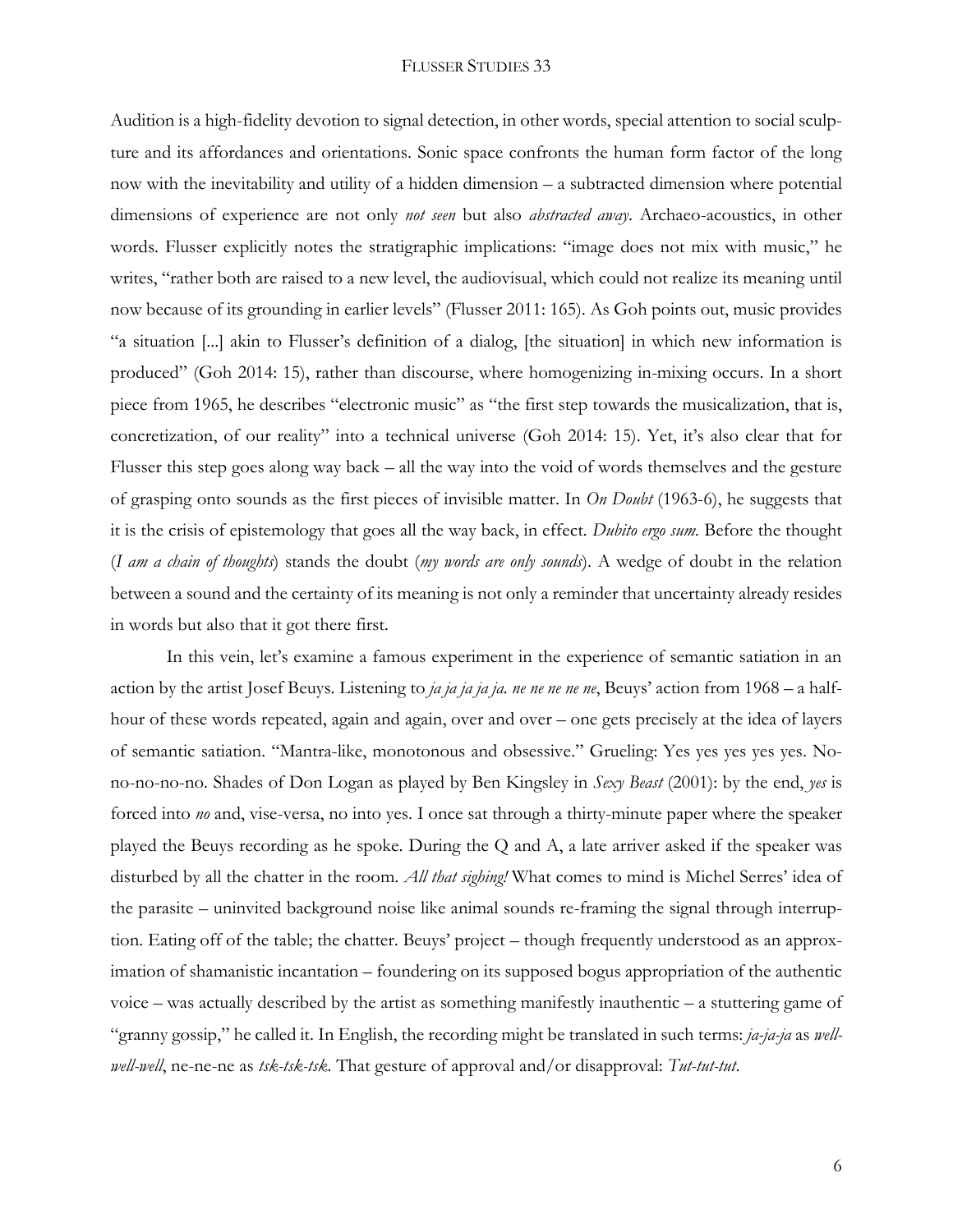Indeed, the title is sometimes rendered  $3 \times 3 -$  just  $3$  jas and  $3$  nes – as if  $5 \times 5$  were too much to manage, too pentalogically fantastic for any bisymmetrical organism to reckon with. Of course, the individual human body is equipped for 5s, too, 5 fingers on each hand, but that's another form of reckoning. Here, the artist presents us with the problem of multiples, the multiplication of words, and, considering the *Gesamtkunstwerk*, the multiplication of their technical reproduction, multiplied relics multiply remediated through administration and display. In this case, Beuys makes two sets of recordings, the first on one hundred, reel-to-reel tapes from 1968 and the second version on 45s issued two years later. The recordings are encased in felt containers, stacks of felt, the properties of which recall insulation and the muffling of sound, as Beuys has it. The "form recalls," a curator notes, "a 'book safe' where pages are cut out to hide an item―whether firearm, illicit substance or banned text―prompting questions of the contents: is this tape, and the voices recorded on it, being protected, concealed or censored. [...] An inherent contradiction is set up: museological considerations counsel caution over the playing of the tape, so we are dependent on published documentation and unable to let the work 'speak for itself" (Ward 2005).<sup>2</sup> The emphasis of format and orientation are two important takeaway points from the Beuys piece. *Yeah, yeah* means no; No, no mean *yeah*. The Beuysian relics of strictly analogical materials dream in binary, the computational future of sounds programmed as onand-off switches. Aurally perceptible signs are, in short, components for linguistic improvisation (202).

The empty word is a kind of zero-dimensional switch. According to one dictionary of idioms, the expression *empty words* has similar connotations with these others: "words without actions," "mere ink on paper," something "not worth the paper it's written/printed on," and even, "All bark, No bite." Cybernetically speaking: All noise, no information. The word *empty* comes from an Old English root that means "at leisure, unoccupied" (*ǣmtig*, *ǣmetig*) and may also derive from another word for "no, not"  $(\bar{a}-a)$  and a word for "meeting" – or *mot*. Leisurely not meeting. Fittingly, empty may be connected to *moot* which means something open to debate but in fact functions instead to suggest that debate is closed. Perhaps, this recursive etymology is why moot and mute are so often confused. The empty word brings nothing to the meeting. It arrives at the house of being with nothing to play with but stuttering and code. Moot, moot mute, toggling the on and off switches of meaning. It also is comes programmed for telematics. Jean-Michel Rabaté connects Beuys' performance to the pathos of

 $\overline{a}$ 

<sup>&</sup>lt;sup>2</sup> "multiples are the physical vehicle of his ideas; they mark his opposition to easel painting and traditional sculpture, allowing the distribution of his work to an audience beyond the gallery or art museum. Sometimes Beuys's multiples are relics from a performance or action; in other cases they are elaborately planned objects with complex geneses in earlier works.[2] The idea of mass is important: the object talks, travels the world, and stands in for the artist's presence."

<http://nga.gov.au/exhibition/softsculpture/Default.cfm?IRN=131285&BioArtistIRN=18600&MnuID=3&ViewID=2>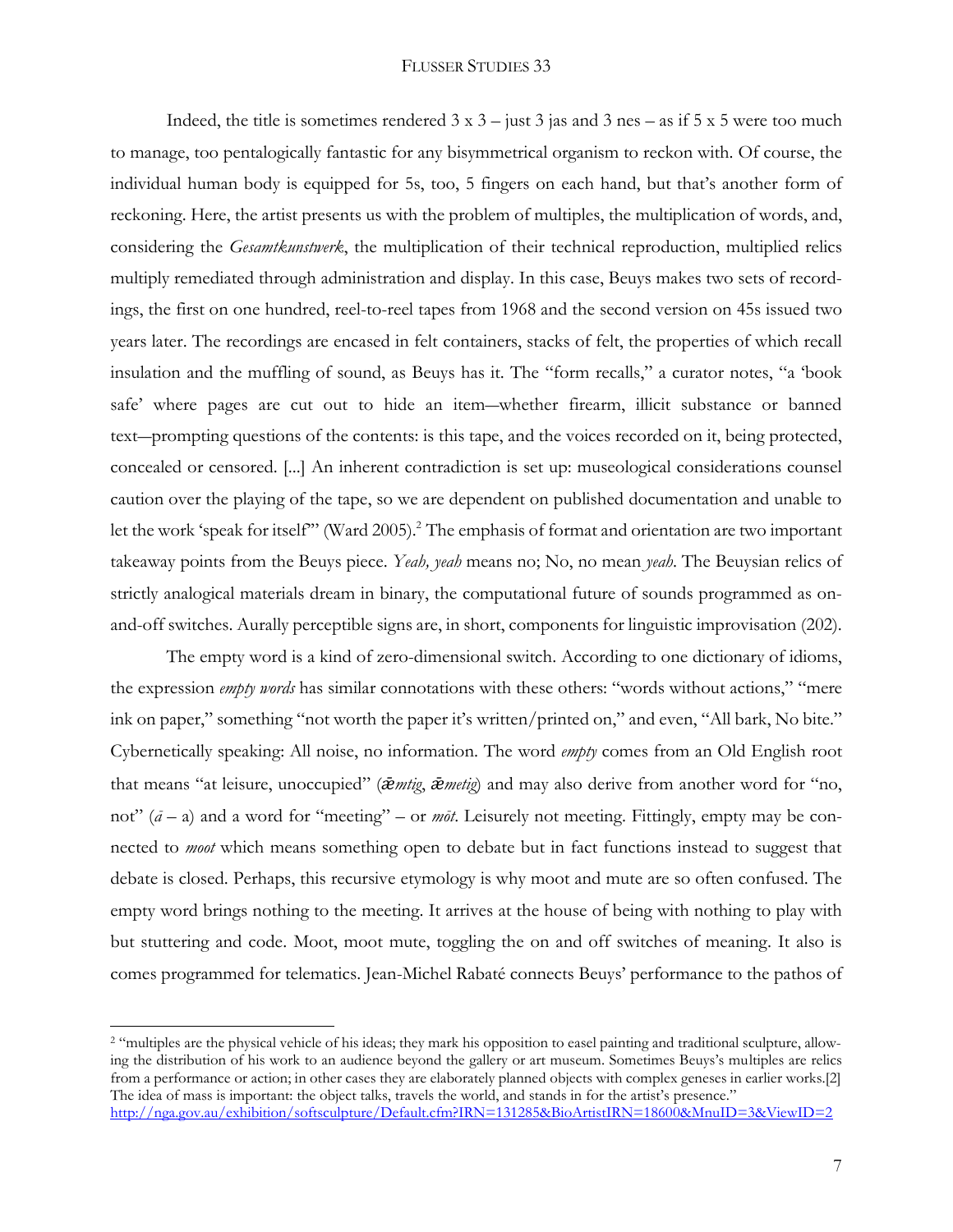distance. And, Benjamin's version of Pathos, aura, is akin to invisible light, the telematic image. Some Benjaminian lines in a poem by Charles Bernstein come to mind: "an/aphorism by Karl Kraus: *the closer we*/*look at a word the greater the distance/from which it stares back.*" Go go go go go. Going going gone. Orientation and echo; error correction and audio sculpture; transmission and storage; these concerns go away and come back recursively.

Yes, yes, yes. No, no, no. Even as I type this, my word processor gets confused. It flags an error. *No no – a wavy red line* prompting me to "delete repeated word." It is a pre-programmed no-no. A hyphen disappears it. And, as for no-no-no: the command "Delete repeated word" gets repeated. Grammatically – or just linguistically – there is a problem of recursion. The error doesn't rise to level of grammatical error per se. Those green wavy lines, the function I turn off, denotes a spelling mistake, a mere aesthetic irritant, you may choose to ignore it. The program doesn't know what to do, with or without punctuation, the marks which, as Adorno observes, works something like traffic signals, directions for a U-turn. Semantically, repeated words resemble expletives. We're back to Don Logan – no-no-no-no-no; or Hamlet starting to rave. Logorrhea; logomania. Yet, I wish to underscore another property: recursive-ness: *if you already know what recursion is, just remember what the word means. Or, try asking someone else.* The second word is the echo of the first, a doubling down on the nominative case. Propping up a noun into a name by repeating it: Blah blah. Pizza pizza. Double double. "To reformulate Descartes," writes Flusser, "I have proper names, therefore I am" (Flusser 2014b: 106). Recursion on Planet Flusser begins to leak into syntax, the second word becoming something else, a noun becomes a verb, reverb, verbs verbbing. Words word. Worlds world. Blah-blahs blah. Three words, in other words, in close proximity to one another start to work otherwise, the middle term orients the other two and serves a kind of membrane, an interface effect between and against pleonasm. Making matter matter. Matter mattering matter. Blah-oriented blah. The third word introduces critical redundancy into a pattern of recursivity; the second only indicates ambivalence, whereas the third triangulates or returns coordinates for redirecting communicative traffic. A decision relies on if a word is dialogue or discourse. Hamlet's *words, words, words* is a synecdoche for *a lot of words*. It's the Shakespeare play with the most words, and signals that Hamlet is a big talker. What's the matter? Like Polonius, we want to know? What's the subject? Between whom? Hamlet's communication problem reverberates as an orientation problem among word-sounds. The auto-aggrandizing-connectivity is the ultimate no-no, yes? Against an approach measures for office-oriented-offices, Flusser's tunes us to the click, click, click – gestures of the tactile switches on keyboards. What can they mean?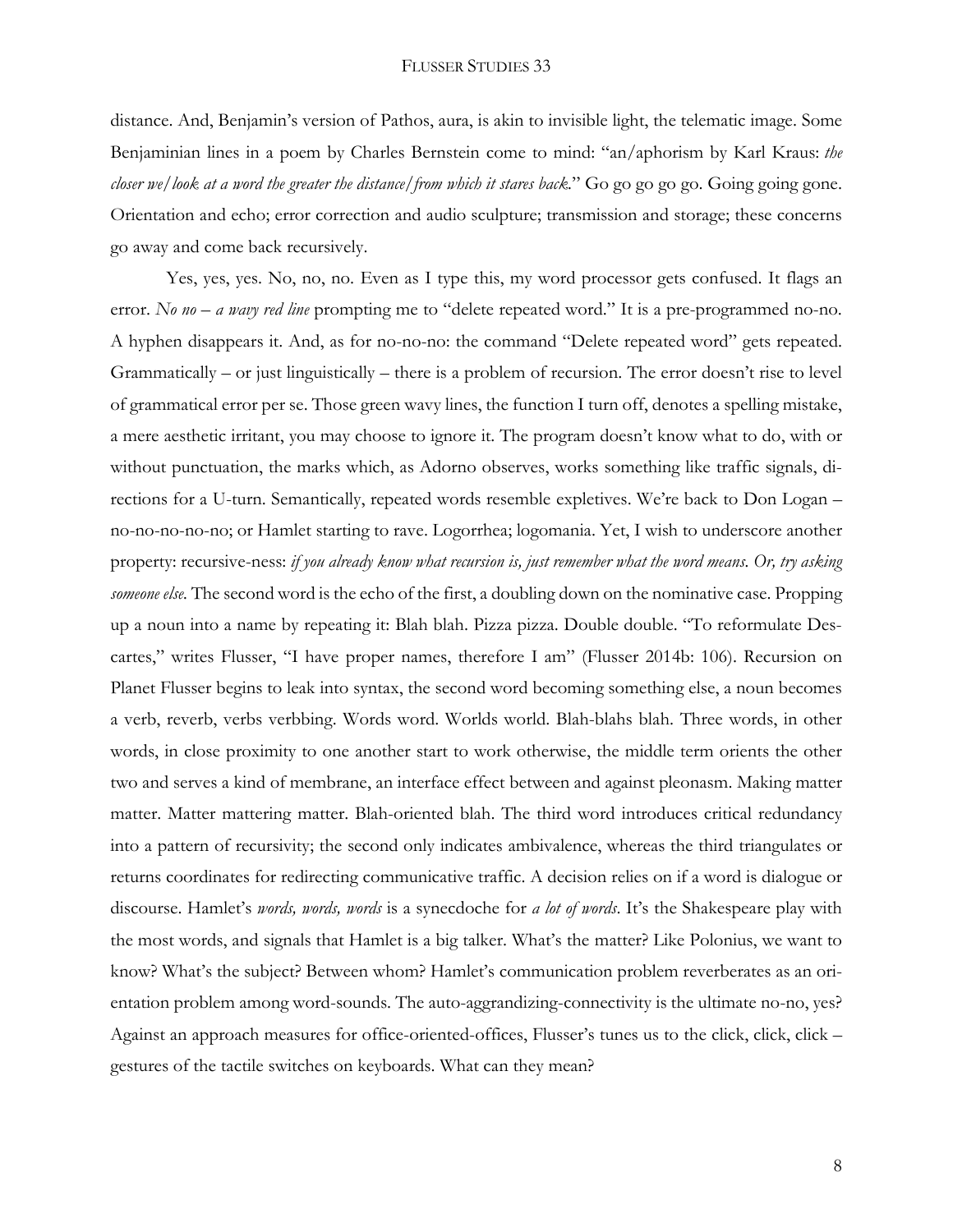# **Hedging Against Catastrophe**

Click from Vilém Flusser's Five Favorite Spaces to "Stephen Hawking's Five Favorite Places": Here is the smartest man in the world. A stupid conspiracy theory claimed that he is not really who he says he is. Instead, he's a robot. A doppelgänger, even. This fantasy is probably inspired by the oversized role technological augmentation plays in both living out his life and establishing his celebrity identity. Nevertheless, when it comes to the topic of his genius, more attention is generally devoted to the miraculous feat of publishing one best-seller about black holes than anything in particular he hypothesized about them. Flusser writes about tele-presence as both a mishap and a form of the scalar uncanny. In his last Bochum lectures, he says that the small and the large were coarticulated long before Einstein and Planck:

The telematic society is a society in which everything that can be automated is automated and everything else is "tele." "Tele-" comes from goal, τέλος (telos). The goal is distant and bringing what's distant closer. The first tele-gadget was the telescope. Telescope translates into German as far seeing or tele-vision. With this optical tube Galileo saw that Jupiter has four moons. I cannot describe the consequences of this television program. It turned out that the same messes are going on in heaven as on Earth. [Kulturkritik III 3b03] Who can still say: "Thy will be done on Earth, as it is in heaven" when things are so terrible in heaven?

Mishap reigns here and everywhere.

The film starts with not the Flusserian submarine but the Hawking wheelchair upgraded for a sleeker, interstellar one-seater, the S.S. Hawking, a fantastic vehicle for Hawking to pilot himself to his five favorite places in the universe. He still controls the "bad boy" – as he calls it at one point – with a few twitches of his face, one of his few remaining operational parts. In the clip, the face is mirrored on multiple screens, sporadically illuminated by various instrumental panels and displays. The face of the Other, according to Levinas, discloses a first philosophical condition – not as a quest for absolute truth per se but as a call for communication. Here is the stranger's inscrutable face. Writ large as cosmic *mise-en-abyme*, a mirror not a window, expressionless, indeed paralyzed, it becomes a synecdoche for communication as a possible interface effect not between the body and the mind but between this face and facing up to stranger things. A weirdly deictic, thematic convergence takes place in the film – as if a face alone zips around the universal extremum cinematographically represented. The premise is highly schematic, spectacularly didactic, morally banal – too expositive to be called narrative, too expositive to be called narrative (does sequence matter anymore?). Is this what realism looks like today?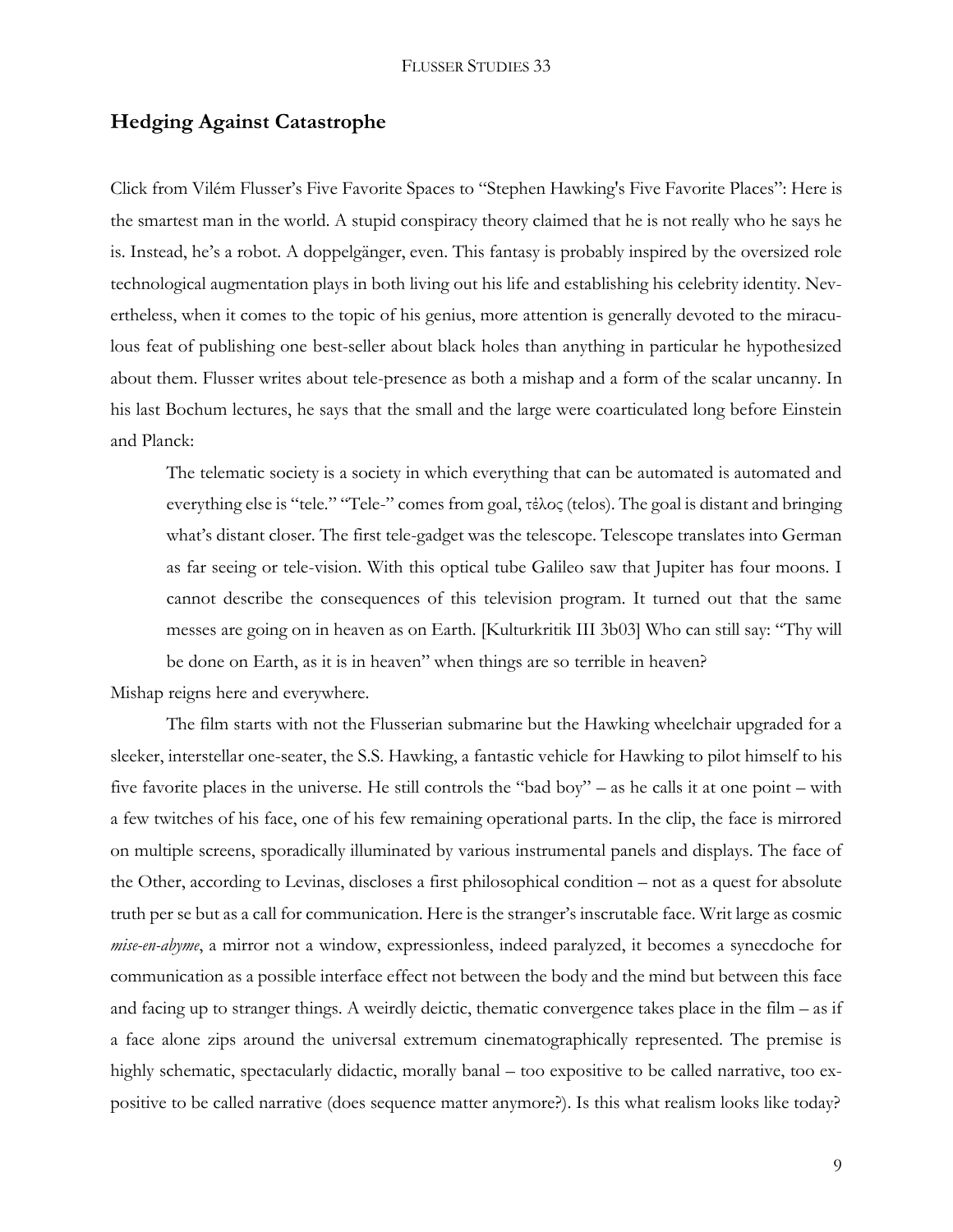The ride, phenomenologically speaking, is a bit of a People Mover in the Tomorrowland sort of way – or, any other Disney attraction, for that matter – an illusion of realistic movement jerking around curves past various special effect laden environments, decorative soundscapes and painterly phantasmagoric backgrounds taking occasional pit stops for the superficial homilies mined from a miscellaneous treasure chest of unexamined commonsense. At the end of the spectacle, one blinks, rubs one's eyes and wonders if anything ever moved. It's a journey of a face as a marker for an appeal for funded research made to anonymous publics – goals, purposes, rationales – reconfiguring themselves as a kind of universal psychobiography. This particular aspect – the atrophied mien of Hawking – represents fixity and finitude facing moving things you wouldn't believe. Not: attack ships on fire off the shoulder of Orion, or C-beams glittering near the Tannhäuser Gate. But: diagrams of far-flung cosmological learning. Over there, gigantic black holes acting as massive storage archives for dark matter; closer to home, near the rings of Saturn, sites being marked out for hotdog stands and the inevitability of wild toddlers and drippy soft-serve.

Next, time-drive fully engaged, clocks rewound all the way, as it were, it faces down the first instant in absolute terms – the cosmos poised for inflation. The point of maximum density, Hawking tells us, is also the prime mover of his own life's obsession, to fix the movement before the instant "time flows forward," to find nothing doing in speculative terms. Everything known became known in darkness. On cue, special instruments flicker to life on the dashboard, to indicate that massive production of energy that goes on invisibly, during the first eons that happen before visible light even becomes part of the equation. Indeed, the universe itself – the film underscores this point in a number of ways – acts as a difference engine for the production and storage of data, the given. Our universe is a magnified version of its tinier self, he says, a giant data file in which one element follows the next into the data banks. Moments otherwise lost in time – indeed moments beyond the horizons of any given observer – push at the limits of conceptualization and indeed the limits of graphical visualization itself, leaving assorted communicative impasses as weird, constitutive remainders that literary criticism might begin rescue. Here, I would note the strategic interface between all the data about the particular observer given (his siblings, his diagnosis, etc.) and the impossible destinations where the demiurgical stranger as a given observer wants lead us in terms of hypothesis and speculation.

What I have in mind is a face that works like the white search engine bar space, its blankness seems expectant of an infinite number of query terms, yet it's also all too ready to disclose a hidden archive of minor details, private micro-verses and interior habits and associations of a repetitive singleton. Biography as database. *The white space between [its] details overwhelms whatever significance they were*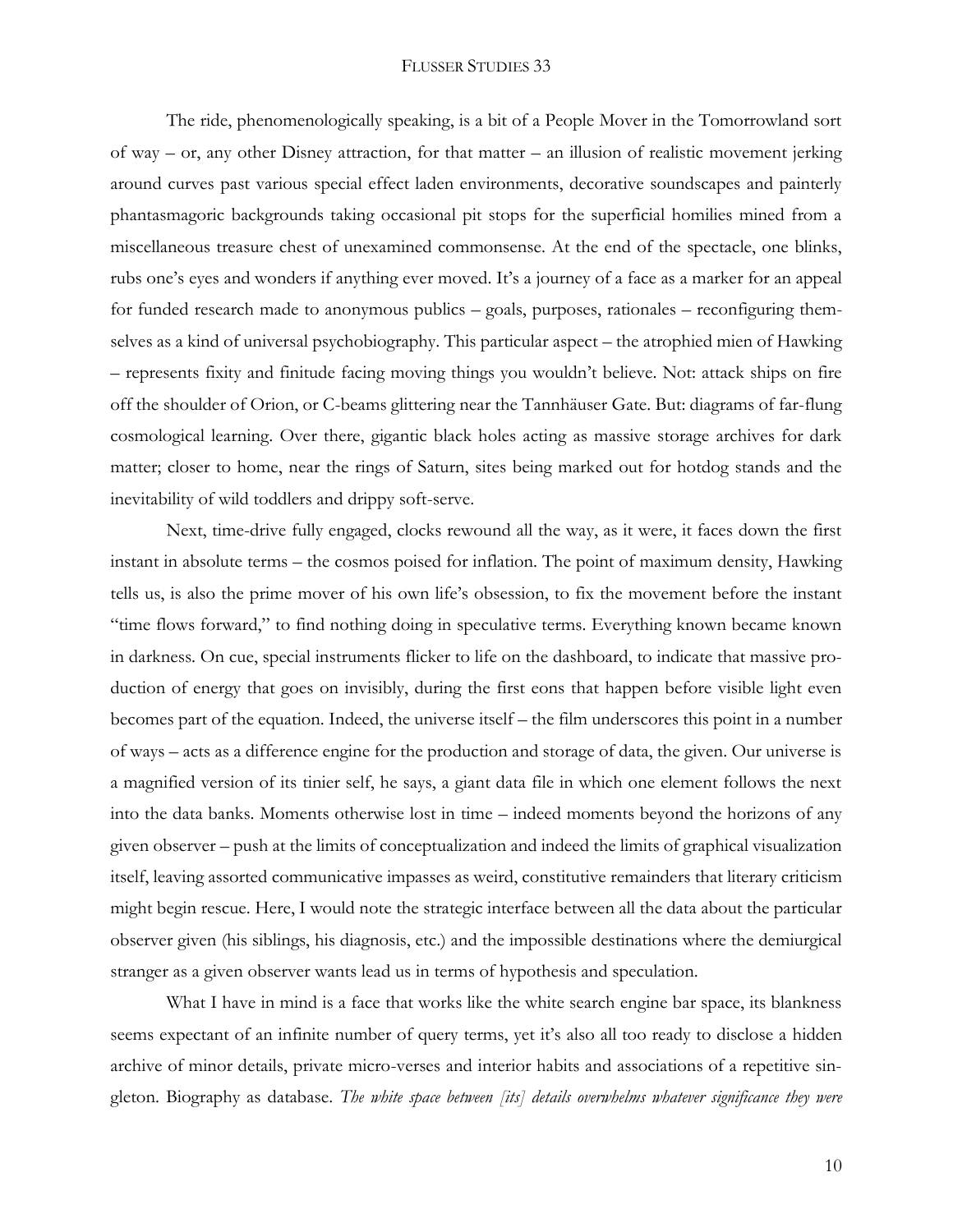*supposed to bear, whatever pleasure they were meant to provide* (Didion). The particular query terms – the Big Bang, a Black Hole, Gliese 832c, the Rings of Saturn, Santa Barbara, California – are not tourist destinations per se but tethered to particular, unsettlingly mundane biographical ready-mades: Being as, for, and with a search history: news of a terrible medical diagnosis, memories of depression and loss, professional achievements, notable wagers with colleagues, happiness associated with specimen days in sunny California. Four of the five favorite places produce associations of fully realized hermeneutic closure. For example: the singularity designates the primal scene of the cosmos at maximum density – just before inflation confirms the inevitability and redemptive character of imperfection as such; the edge of a black hole shows us not to give up no matter … what; the presence of Saturn not only confirms the fascination of a childhood curiosity, it actually protects the Earth from Jupiter like a bodyguard protects the weak kids from the playground bully. S.S. Hawking's final stop at Cal Tech not only somehow provides a fantastic testimonial for the value of having a particular sweet spot on Earth but also confirms the structuring role of the observer for cosmological inquiry as such. Blue skies fit for theory – as Hawking puts it.

Given all this, the strange skies of Gliese 832c takes on puzzling hue. This exoplanet, discovered in 2009, is, as Hawking claims, the most realistic of the "candidates for habitability" in the nearby galactic neighborhood, a mere "16 light-years from our solar system." Unlike other contenders – burning hellscapes, planet-sized diamonds bombarded by x-rays – it may be the best suited for … picnicking. The idea of picnicking on Gliese 832c is a reminder of Hawking's generic condition: kitchen sink realism. The alien planet he visits is being posited as one our descendants might credibly visit. Its postulated strangeness comes across as a minimal, tourist friendly differences – picturesque sunsets, pools of jellyfish, exotic colored plants, back lit skylines complete with unfamiliar buildings and public transportation. Then, hovering over the alien habitable world, the S.S. Hawking receives some kind of signal, a seemingly intelligible message on the instrumental panel from the surface of the Earth analogue: it might be an opera, perhaps, or an intercepted phone call, or perhaps something more ominous? A telematic arrow shot into space? "It shoots an arrow in the air, described in the words of old European alchemists as an actio in distans, with the objective of revealing an unknown friend and enticing him into the circle of friends" (Sloterdijk 2009: 13). The risk that this communique might be hostile is too hot to handle.

It's apt that even with the costs of a computer-generated fantasy this slick – forget the costs of actually travelling to 832c – the best we can do is defer answering. One day we might receive a signal from a planet like this but we should be wary of answering back, Hawking says. A curious cosmological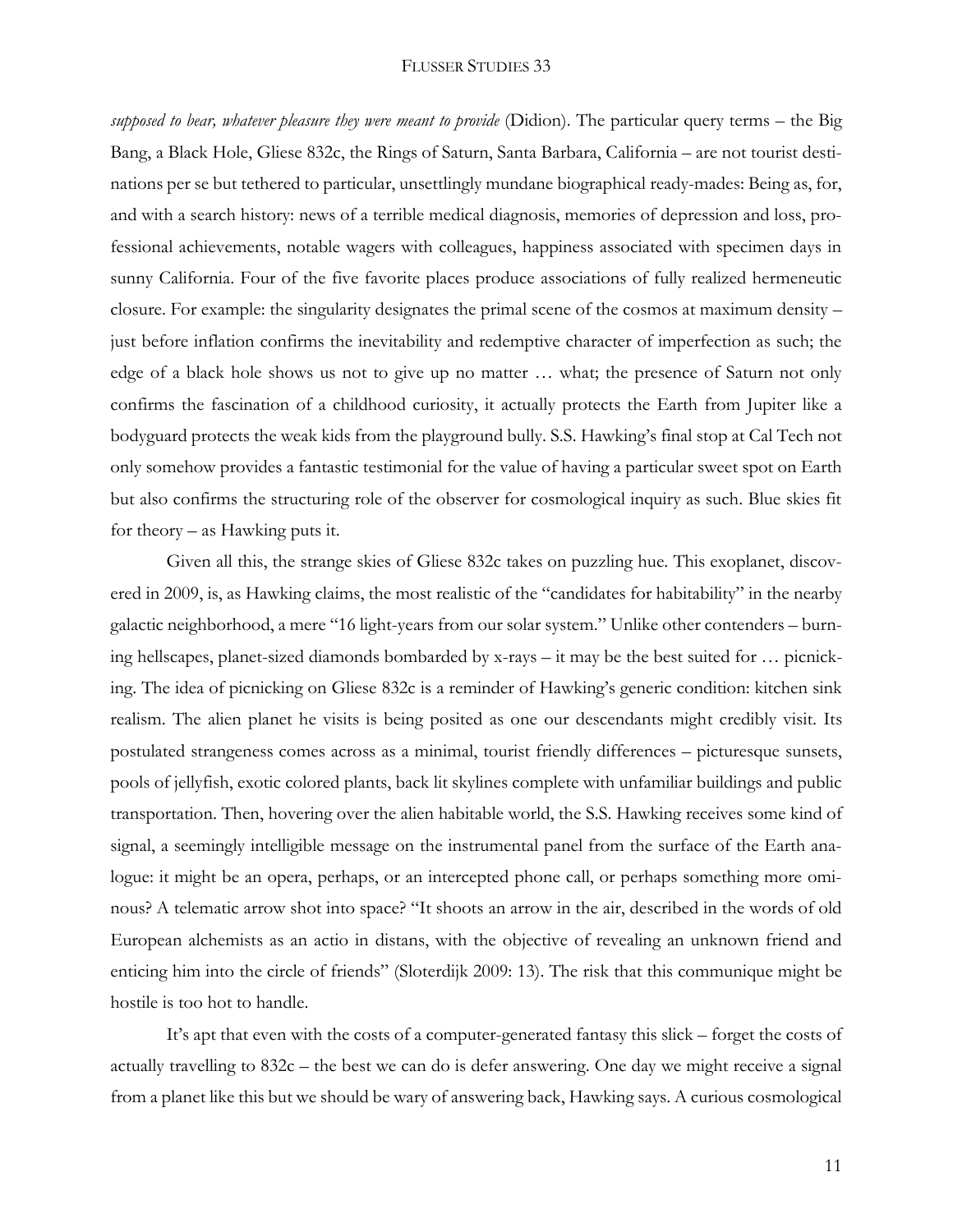form of the fort/da comes to the surface – the operation of hide and seek that Freud identifies as central to mental apparatus of child's play. An unanswered telephone calls internalizes what's strange about communication as a situation of structural insufficiency of the self vis-à-vis the cosmos. For Freud, the interpretation of fort/da is obvious. It was related to the great cultural achievement – the instinctual renunciation (that is, the renunciation of instinctual satisfaction) which he had made in allowing his mother to go away without protesting He compensated himself for this, as it were, by himself staging the disappearance and return of the objects within his reach. Staging the disappearance and return of the familiar in the desire face the stranger. Having someone different to talk to is fraught with enormous risk not least the risks of renouncing renunciation; having the final answer might ruin all the suspense. If the alien encounter is truly an endgame, as Hawking has it, the reason he offers is that we must "give up the idea we unique and start acting with more compassion and humility." I'd just like to underscore how fantastically unimaginative it is that the non plus ultra of the human condition sounds suspiciously like the hoariest of platitudes: being nicer? We must love one another or die? Mutual recognition or mutually assured destruction? Let's leave the aliens on hold for a bit.

Face it: the known forms of criticism are only possible in certain habitable zones. Lately, these seem precariously confined to surfaces shrinking precipitously. Professions of critical humility abound, commonsensical, descriptive reading lessons about realism, flat ontologies, the mortifications of theory, etc., are legion. What we need now, we're told, is to get back in queue behind the reluctant nonreader – a more expert empirically-sensitive one, maybe – in front of us, attend only to what is "evident, perceptible, apprehensible . . . what insists on being looked at rather than what we must train ourselves to see through" (Felski 2015: 55). The lynch-pin of this pseudo-reading lesson involves retraining ourselves to want less as we wait in line for alien perspectives. Metonymy shrugs its shoulders. Ditto, metaphor. Given the frequency with which biography punctuates the bogus self-evidentiary pieties of the new realism (not as force that animates sentences but one that rushes matter to assertoric closure) there is every reason to remain skeptical. The face is itself a surface, a surface that provokes surface reading as surely as any text. What's on the face, like what's in the text, seems to solicit a desire for professions of epistemological modesty, for confirmations about the value of spending all our time with bogus realism. It's all right there on the face of it. Nevertheless, the surface is inscrutable, it also wants to be read as something else, hidden, a screen, a search engine bar. What I have in mind is that the Hawking film works as an allegory for a situation we must face up to for criticism at the present time, what Alexander Galloway calls an interface effect (Galloway 2012: 52): The interface, he writes, is an "agitation" or generative friction between different formats, a "fertile nexus between insides and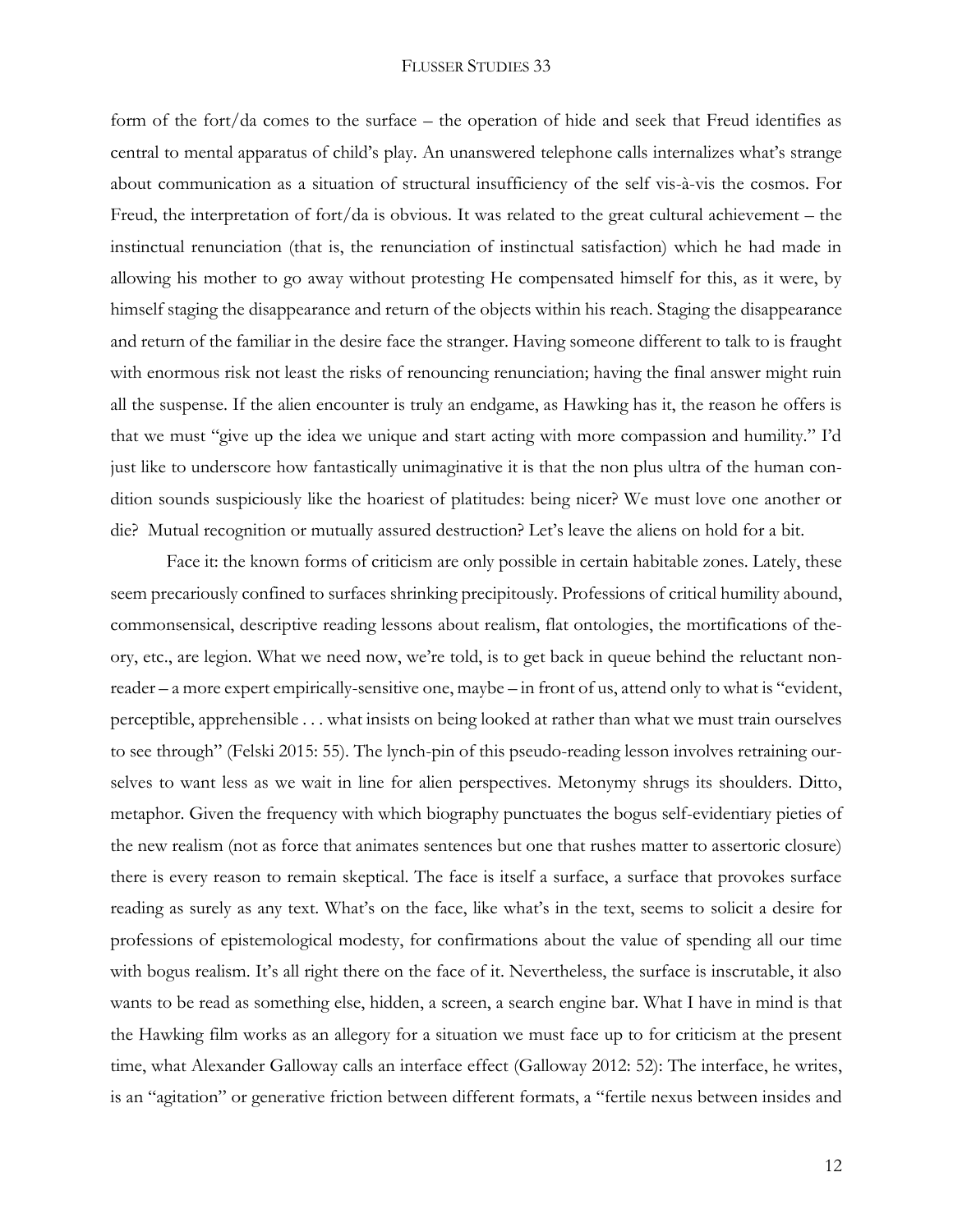outsides," across scales, sizes, membranes, formats and platforms (Vilém Flusser's swerve).

Following Merleau-Ponty, it is the composition of common-sense itself – inferentially drawn from one's own senses, the solipsistic conditions of a mind inhabiting a body as its instrument panel to gather data about aliens as well as a rag-bag of other information – that provokes suspicion. The interface between the face and other life  $=$  the cosmological-observer-grade sort  $=$  remains a first problem for realism in a cosmological context or any other. Everything that lives, sentient, sapient or otherwise – leaves information, reproduces, consumes, and dies – occupying an extremely small habitable zone equipped with special instrumentation – small bubbles of time and space. Nevertheless, the sheer enormity of it all suggests that it's likely that others exist, have existed, will exist. There's the famous paradox of Enrico Fermi – where is everybody? – given the size and age of everything: how come we're not meeting more strangers? If it unlikely we're alone in this vast and varied universe, what does it mean that there is no evidence otherwise? "[T]here are no intelligent beings from outer space on Earth now." Were it technically feasible to span the galaxy – or communicate at a distance, for that matter – it's probable that we'd have gotten wind of it here by now. Michael H. Hart (the astrophysicist) call this Fact A. Fact A may speak to certain phenomenological constraints in the human condition. Encased in our own habitable zones, we are unable to surpass their restraints – physical, biological, ecological, sociological, psychological, instrumentational, as Kim Stanley Robinson has put it – that prevent us from facing up to alien worlds … or to render any realistic accounts of our own. Facing Fact A is in effect another name for facing up to disappointed Realism as a critical condition. It isn't simply a matter of looking and listening better; it also means that the impediments to cosmic-telematics are technically insurmountable in every case. There is Fact A – no Aliens – and there's conclusion that despite the hype machinery of planetary life-boaters like Elon Musk – there is no Plan B: Planet Earth is our only possible home for life-as-we-know-it!

Recently, astrophysicists have considered "the relative probability for the emergence of life as a function of cosmic time?" (Loeb, Batista, Sloan 2016: 2). When it comes to habitable zones as a function of cosmic time, consider the likelihood that we're not latecomers but early responders. The infrastructural constraints – liquid water, the necessary presence of a certain stock house of elements from carbon, oxygen, on up to iron – mean it may not so much be a matter of where life is (where is everybody?) but when (when will everyone show up)? The idea may be that there will be more likelihood in the future and a higher probability of a suitable medium for observer grade life. I prefer medium over infrastructure because it conveys a more understandably communicative sense as a term of art but medium is in its own way point to a workable fit. Medium emphasizes between-ness, what's in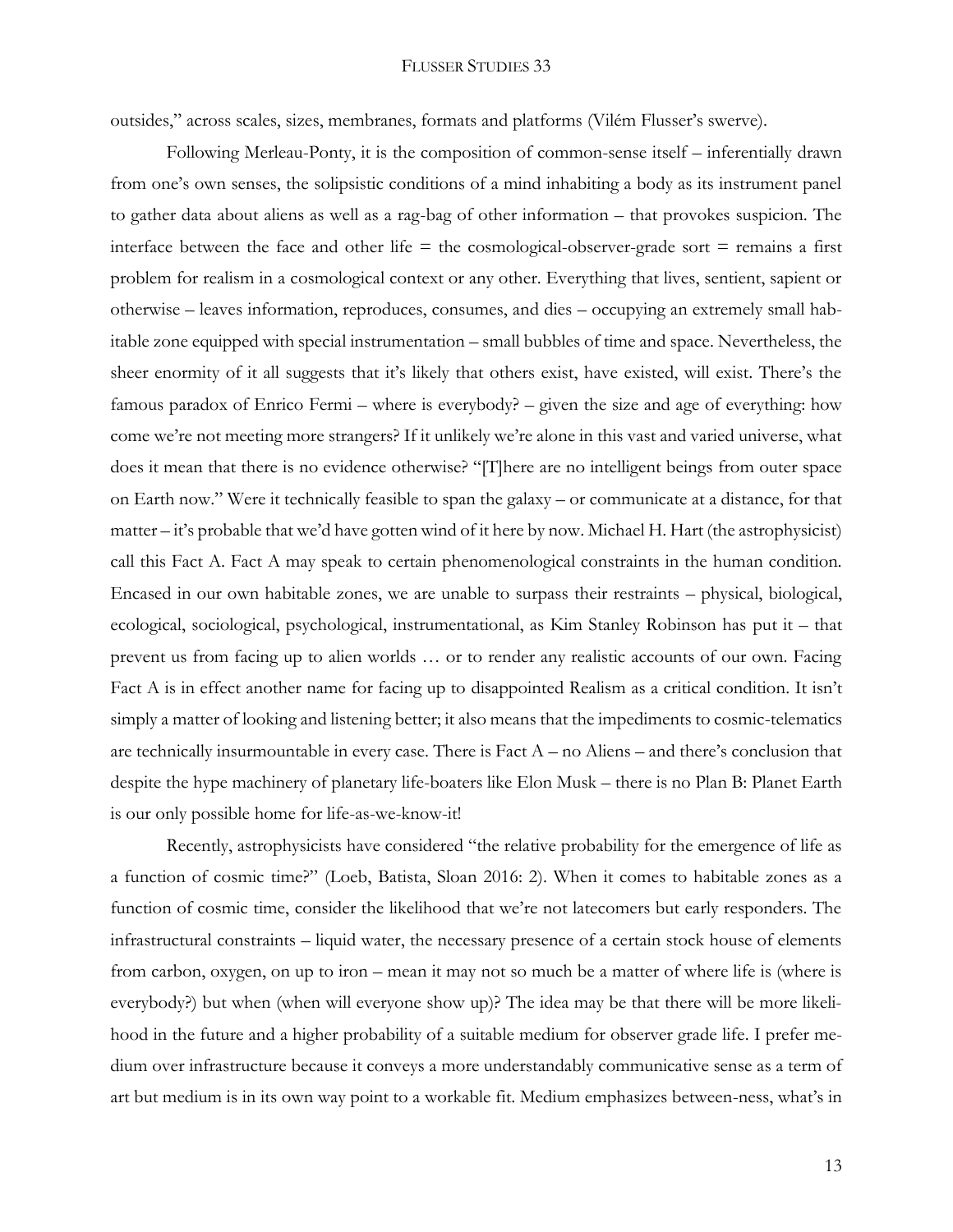the middle, not what's on the surface, there are other reasons to consider medium as a state of inbetween-ness, and still say, in the beginning is the medium. According to Galloway, an interface is an unworkable medium, a medium that no longer mediates. Criticism in an age of might be conceived as an attempt to work through the unworkability of cosmo-realism (Galloway 2012: 52).

Hawking's reluctance to xeno-communicate is difficult to square with his generally good-natured cosmological hubris but this predicament is revealing one. His words: "It's time to commit to finding the answer, to search for life beyond Earth. The Breakthrough initiatives are making that commitment. We are alive. We are intelligent. We must know." This appeal notwithstanding, Hawking's most well-known position aligns alien intelligence with the likelihood of its hostility: If you look at history, contact between humans and less intelligent organisms have often been disastrous from their point of view, and encounters between civilizations with advanced versus primitive technologies have gone badly for the less advanced. A civilization reading one of our messages could be billions of years ahead of us. If so, they will be vastly more powerful, and may not see us as any more valuable than we see bacteria. If aliens ever visit us, I think the outcome would be much as when Christopher Columbus first landed in America, which didn't turn out very well for the American Indians.

The S.S. Hawking's exoplanetary encounter mostly scores a predictable truism of technological solutionism; it's predicable in the sense that it follows a familiar journey of dubious inferences about human natures from weak historical analogy. One might say, it precisely counts as the sort of surface landing on a topic averred by the new realists. Of course, even if it's a minor, micro critique, we are just starting to realize how pluralized our own organisms really are and not incidentally how wrongheaded it is may be to exterminate the non-human life that reside the habitable zones that are (inside) us. The probability that criticism will affect socio-political action elsewhere in the cosmos remains small. The idea that people read and watch things and that affects progress isn't exactly what it was ever about, even if reading here and there occasionally makes us more diplomatic about detecting submerged proclamations about *the cause [word?] of maintaining the earth as an inhabitable place for human beings*.

Tl; dr:

Where is criticism inevitable on Flusser's Planet; failed messages and their hidden dimensions.